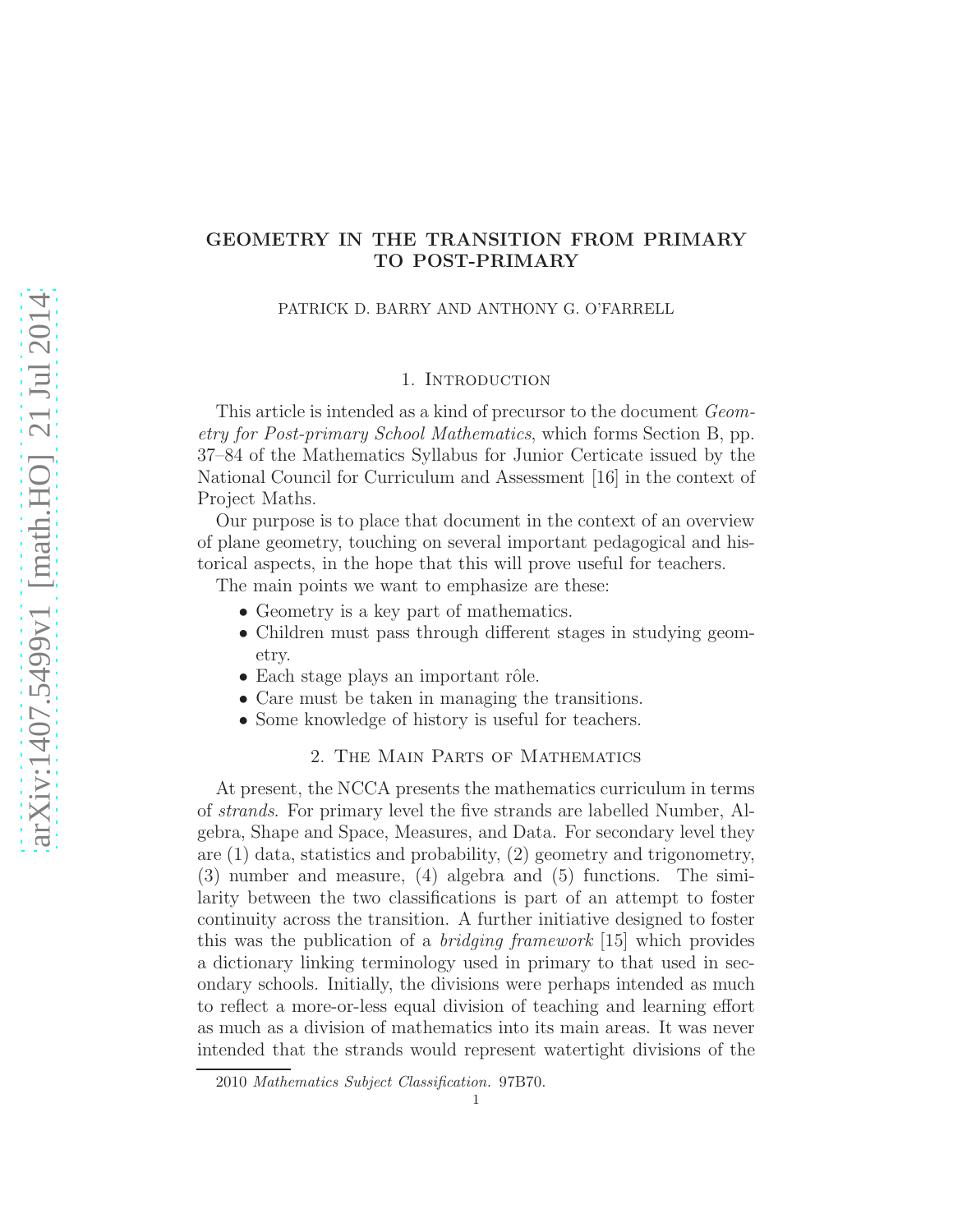subject, and was generally recognised that there is necessary interaction between them.

An analysis of the secondary curriculum reveals that the division becomes progressively more forced at the more advanced levels. It would also be completely impossible to impose it on third-level studies in mathematics. It is standard among mainstream professional researchers to say that there are three main branches in the tree of mathematics: Algebra, Analysis and Geometry. Some would add Probability and Computation to these, but many others would regard Probability and Computation as two branches of Analysis. However, is is also standard that the connections between the main fields of mathematics are so many that it is actually possible to say that any one of these embraces the whole. There are fields such as Algebraic Geometry, Algebraic Topology and Geometric Analysis which may be regarded as branches of either one of two main branches, and which use fundamental results from both.

The point we make here is that from a bird's-eye viewpoint, Geometry is about one third of mathematics. At the research level, it accounts for a solid proportion of new PhD theses, as may be seen by examining the tables in reports of the AMS annual surveys of new graduates [1]. Its applications are in active areas of fundamental and applied physics, robotics, coding, graphics and other commercially significant areas. So it is important. Our students deserve a sound formation in geometry.

For various reasons, in the past decades many students have emerged from secondary school with a poor opinion of geometry, the result of unfortunate experience with the subject. PISA assessment results also showed relatively mediocre performance by the Irish 15-year-old cohort on problems requiring geometrical skill. This needs to change, and indeed change is mandated by the Project Maths curriculum.

### 3. Stages

3.1. Primary stages. The present Primary Curriculum [19] specifies the study of geometrical shapes in two and three dimensions under the heading of Shape and Space, and of length and area under Measure (with support from Number). This begins right at the start, and is developed further year by year. Students are introduced to simple shapes (triangle, rectangle, circle, semicircle, cube, cuboid, sphere, cylinder, cone) and progressively more complex shapes and properties (isosceles triangle, parallelogram, rhombus, pentagon, hexagon, triangular prism, pyramid, scalene triangle, trapezium, regular hexagon) learn to distinguish them and learn names for them and for their parts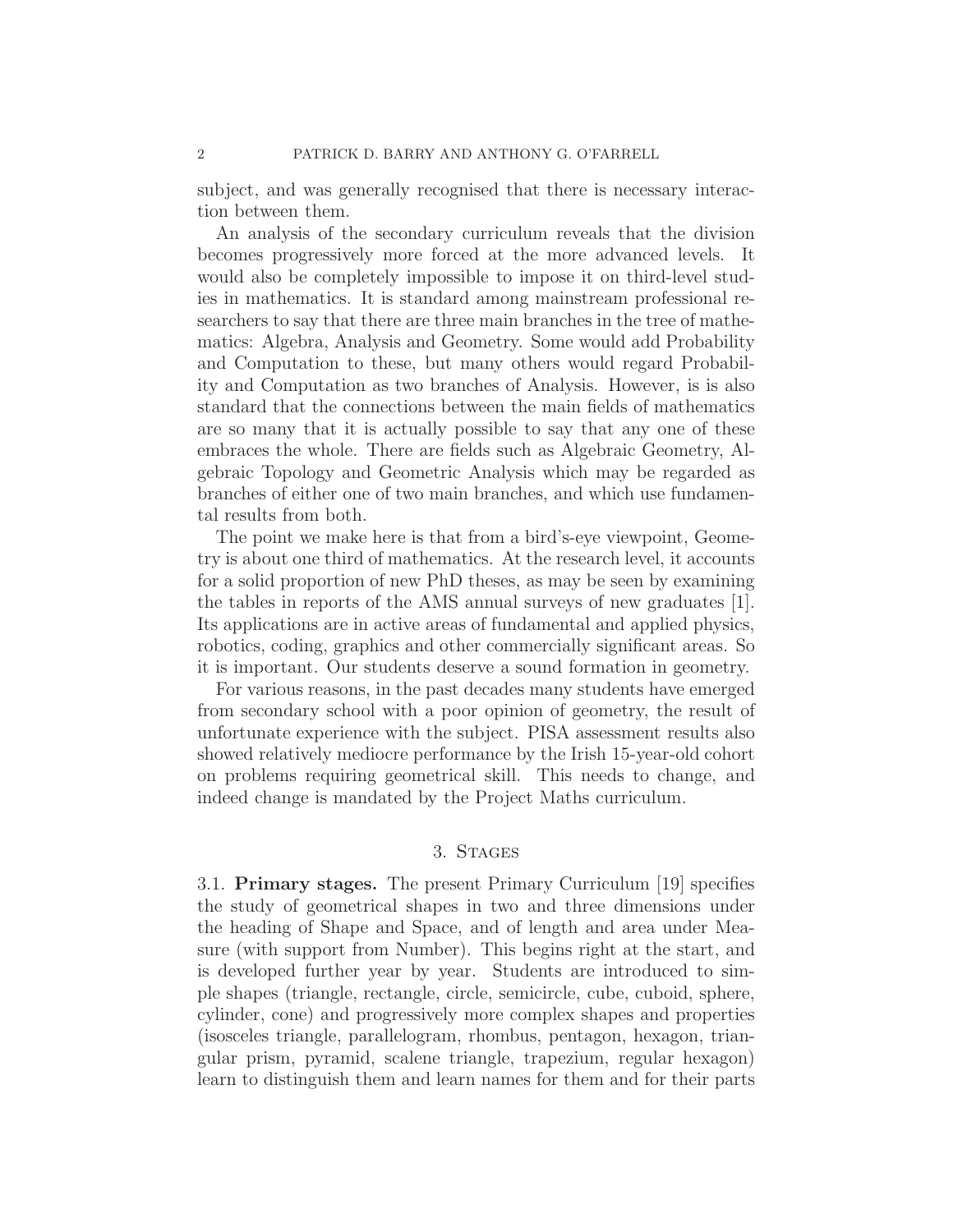and properties. They make use of suitable materials (blocks, paper and scissors, folded paper, art straws, geoboard, mazes, grids, board games, software, plasticine, prisms, compass, string, tangrams, squared paper) and diagrams and learn to recognize shapes in their environment. Most of the work involves flat, planar shapes, but they also manipulate 3-D shapes and solve problems about them. They learn about measuring lengths, areas, volumes and angles (using a progressively richer number system). They learn how the describe and evaluate spatial relations, give directions, construct and draw 2-D shapes using instruments, subdivide and combine shapes, draw tesselations, construct 3-D polyhedra (by folding nets), and use coordinates. They are encouraged to look for common patterns such as lines of symmetry and the result of counting faces minus edges plus vertices for polyhedral shapes. They learn about parallel lines, and right, acute, obtuse and reflex angles. They explore properties of 2-D shapes, including the angle-sum of a triangle and a quadrilateral, and the ratio of diameter to radius of a circle. The syllabus specifies the linkage of geometry to other areas of the curriculum (motor skills, science, art, physical education and dance, geography) and to aspects of everyday life. This is all very useful, and is appropriate for their ages.

At the end of primary school, children should have acquired most basic geometrical concepts and the language that goes with them. They should be in a position to use their understanding to solve many practical problems.

3.2. Secondary stages. When they start post-primary school, students should not be allowed to abandon all this geometrical experience, but should continue to draw on it, solidify and develop their understanding of it, and stay in touch with geometrical ideas on a continual basis.

They have a lot more to learn about geometry. There are in fact two further components needed beyond primary level, corresponding to the two main reasons that further geometrical study is needed: the practical utility of more advanced material and skills, and the rôle of geometry in developing and honing the student's reasoning power.

The case for exposure to rigorous mathematical thought as a preparation for life and for any further studies was well made by John Stuart Mill (quoted in [20]):

The value of Mathematical instruction as a preparation for those more difficult investigations (physiology, society, government,  $\mathcal{C}_c$ ) consists in the applicability not of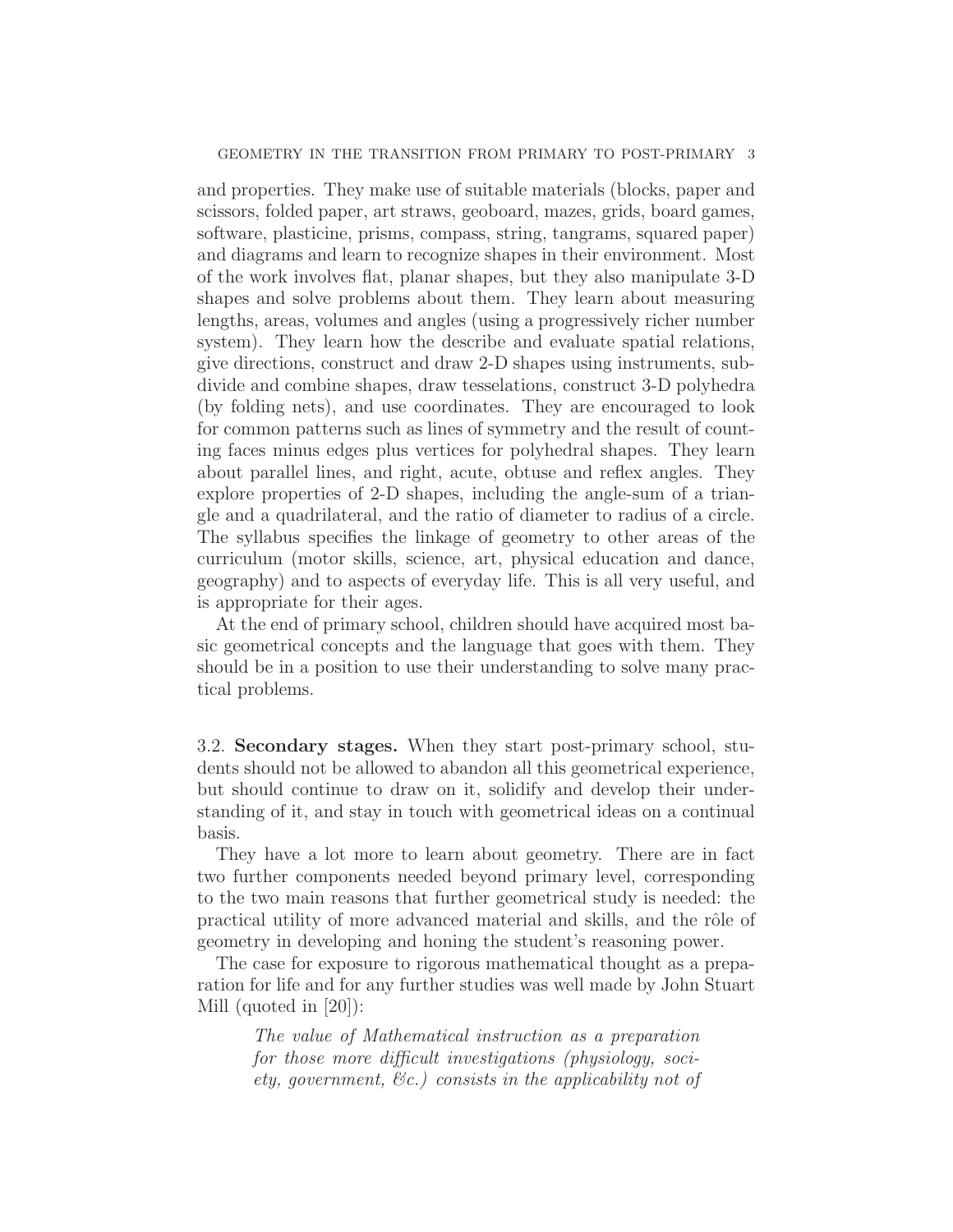its doctrines, but of its method. Mathematics will ever remain the most perfect type of the Deductive Method in  $general \cdots$ 

These grounds are quite sufficient for deeming mathematical training an indispensible basis of real scientific education, and regarding, with Plato, one who is  $\partial \alpha$ αγεωμέτρητος<sup>1</sup> as wanting in one of the most essential qualifications for the successful cultivation of the highest branches of philosophy.

Geometry is not the only branch of Mathematics that may serve to develop reasoning power, but it has long been used for that purpose, and many consider it well-suited. The geometrical theory expounded in the Elements of Euclid (cf. [8]), rediscovered in the West at the end of the Middle Ages and adopted as the preferred text by the first European universities has been the most popular. It is important for teachers to understand some key points about it:

- It is an abstract theory about space (without matter).
- It was not written to be studied by children.
- It has some logical flaws.
- Mathematicians have figured out various ways to fix these flaws so that the main propositions can be proven from a set of axioms.
- Each such amended theory is called Euclidean Geometry.
- Each such theory is even less suited for children.
- Euclidean geometry is very useful.
- There are other geometrical theories, in which some of the propostions of Euclidean Geometry are false.
- We do not actually know which of these is the best approximation to "real empty space"<sup>2</sup>.
- We do know that actual space, with matter, does not fit well with Euclidean Geometry<sup>3</sup>, although there is a close correspondence at everyday length scales.
- Abstract geometry has to be simplified, if it is to be used in school to develop reasoning power.

<sup>&</sup>lt;sup>1</sup> – ageometretos, i.e. ignorant of geometry (or, perhaps, unskilled in geometry, or indifferent to geometry). The motto said to have been carved above the entrance to Plato's Academy was: Οὺδεις ὰγεωμέτρητος εὶσίτω – Let no-one ignorant of geometry enter.

 $2$ – another abstraction.

<sup>3</sup>when lines are interpreted as light rays.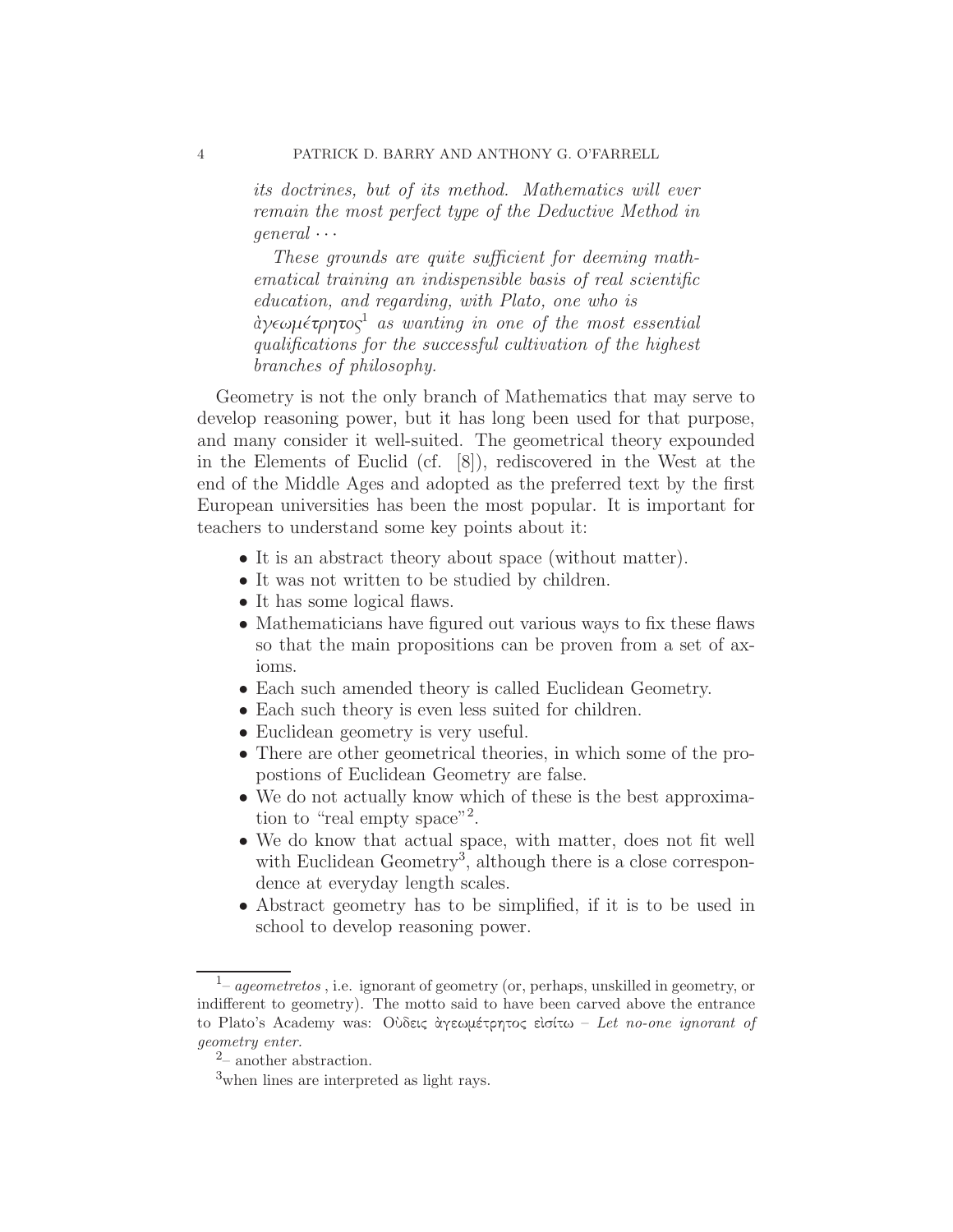• Even when simplified, it is not feasible just to fling children into the abstractions without a careful preparatory stage.

We shall elaborate on some of these points, and comment on the pedagogical implications.

We start with some history.

### 4. Historical development of geometrical theory

4.1. The arc of history. Euclidean Geometry has had a long history. Following on practical studies of shapes, lengths, areas and volumes in the Sumerian and Egyptian civilizations inter alia, it started to evolve into a logically-organised science as a result of the efforts of philosophers in Greece c.700-600 BC, who wanted to base knowledge on solid foundations. The basic idea was to identify and define purely geometrical (i.e. non-material) abstractions (point, line, etc.) and also identify uncontroversial starting principles about them, and then to use logic to work out the consequences. Ideally, the building blocks of the theory should be as simple as possible. This simple idea proved extremely effective in practical applications (such as tunnel construction), and gave encouragement. Understanding of geometrical theory evolved gradually ever since, although there were many fallow centuries. Euclid's synthesis of the geometry of his day (about 300 BC) was a major landmark, but after his time many further theorems unknown to him have been discovered, and our understanding of the basic plan of his work has also evolved. Ren´e Descartes, in his Discourse on the Method (1637 AD) showed how to link numbers to geometry – in Euclid's books, and up to that point geometrical magnitudes and numerical magnitudes had been considered different species. This created the field of algebraic geometry, and in a sense reduced geometry to arithmetic. However it may come as a surprise that the system of real numbers has been fully understood only since about 1860 AD (thanks to Richard Dedekind). Non-euclidean geometries were discovered early in the 19th century, rubbishing Kant's view that our knowledge of Euclidean geometry is "synthetic a priori", and raising the question whether the real world is Euclidean or not.

4.2. Deductive reasoning. A proper understanding of logical deductive systems was only arrived at in the late 1800's, and this prompted Hilbert to produce the first fully-rigorous account of Euclidean geometry, i.e. an account in which all the theorems of Euclid can be proved rigorously from first principles. What is now understood as a mathematical theory, or deductive system, has five components [10]: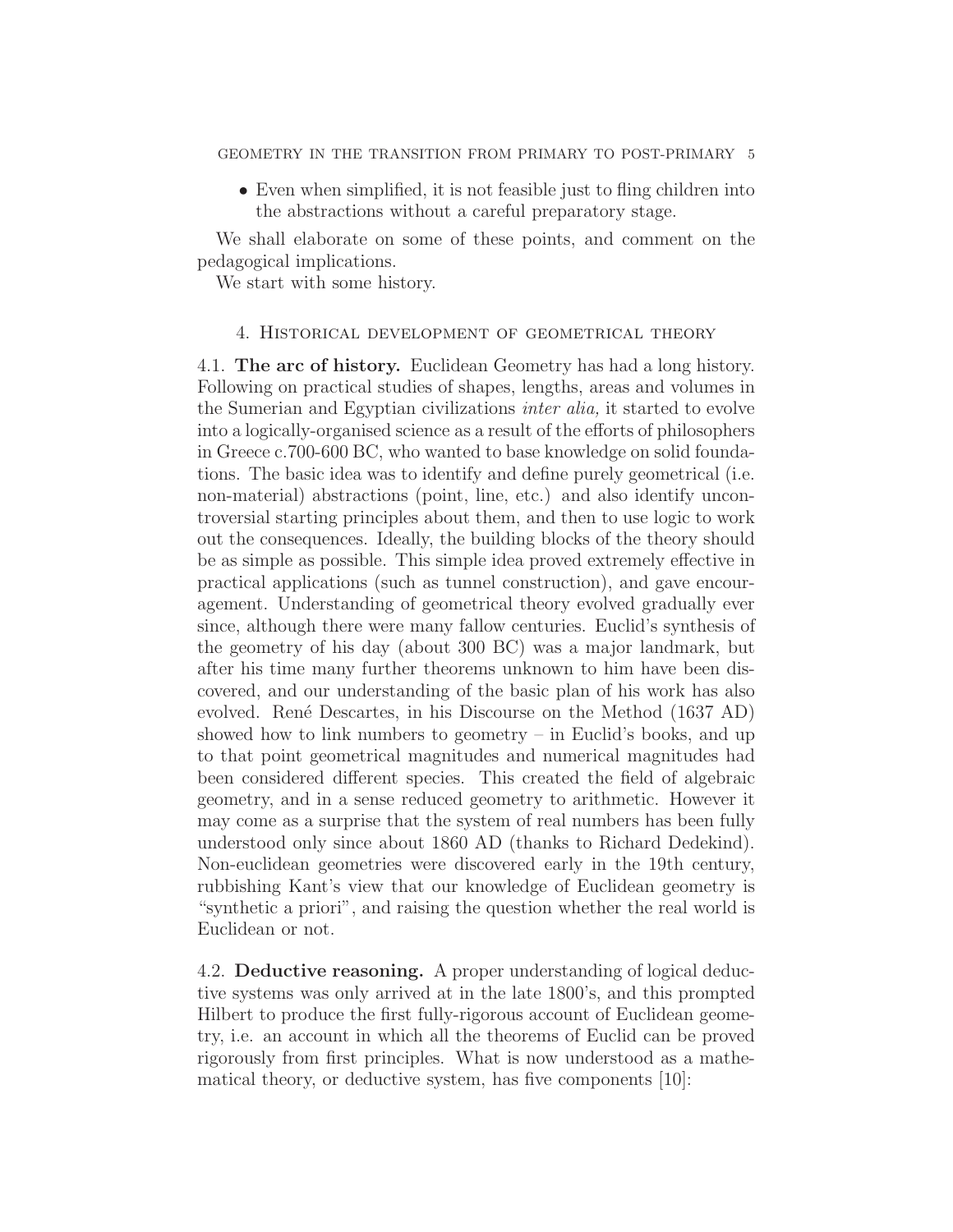- (1) Undefined terms
- (2) Definitions
- (3) Axioms
- (4) A system of logic (rules for valid deductions)
- (5) Theorems (a term that embraces also propositions, lemmas, and corollaries).

In other words, in a logical system we list up-front the terms and assumptions that we start with, and thereafter proceed by way of definitions and proofs.

4.3. Definitions. Definitions are about specifying what we are dealing with. A definition identifies a new concept in terms of accepted or known concepts. In practice a definition of a word, symbol or phrase  $E$  is a statement that  $E$  is to be used as a substitute for  $F$ , the latter being a phrase consisting of words and possibly symbols or a compound symbol. We accept ordinary words of the English language in definitions and what is at issue is the meaning of technical mathematical words or phrases. In attempting a definition, there is no progress if the technical words or symbols in  $F$  are not all understood at the time of the definition.

The disconcerting feature of this situation is that in any one presentation of a topic there must be a first definition and of its nature that must be in terms of accepted concepts. Thus we must have terms which are accepted without definition, that is there must be *undefined* or primitive terms. This might seem to leave us in a hopeless position but it does not, as we are able to, and must, assume properties of the primitive terms and work with those.

There is nothing absolute about this process, as a term which is taken as primitive in one presentation of a topic can very well be a defined term in another presentation of that topic, and vice versa. We need some primitive terms to get an approach under way.

4.4. Proof. Proof is the way to establish the properties of the concepts that we are dealing with. A proof is a finite sequence of statements the first of which is called the hypothesis, and the last of which is called the conclusion. In this sequence, each statement after the hypothesis must follow logically from one or more statements that have been previously accepted. Logically there would be a vicious circle if the conclusion were used to help establish any statement in the proof.

There is also a disconcerting feature of this, as in any presentation of a topic there must be a first proof. That first proof must be based on some statements which are not proved (at least the hypothesis),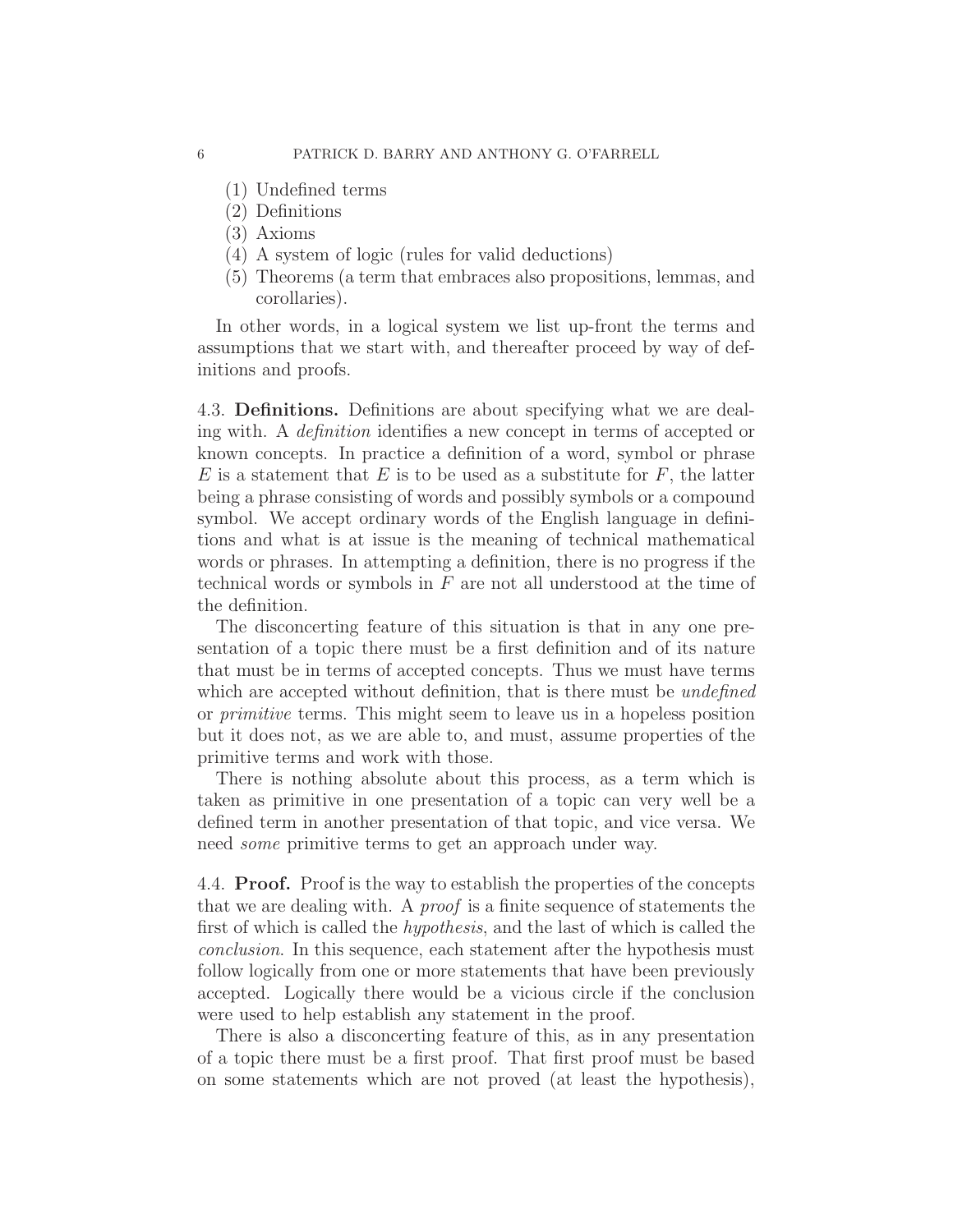which are in fact properties that are accepted without proof. Thus any presentation of a topic must contain unproved statements; these are called axioms or postulates and these names are used interchangeably.

Again there is nothing absolute about this, as properties which are taken as axiomatic in one presentation of a topic may be proved in another presentation, and vice versa. But we must have some axioms to get an approach under way.

4.5. Hilbert's system. In Hilbert's system [11] there are undefined terms such as point, line, plane, between, congruent, seven axioms of connection, five axioms of order, an axiom of parallels, six axioms of congruence, and an axiom of continuity, and definitions of terms such as segment, vertex, side of a line. The logic used is standard Aristotelian logic.

Notice that this leaves aside completely the question of any relation between this theory and the real world. There are equally satisfactory and equally-consistent<sup>4</sup> theories of various geometries in which some of Euclid's theorems are false.

Incidentally, the main aspects of Euclid's work that needed to be "cleaned up" were (1) the attempt to prove the SAS congruence criterion, Prop. I:4, using superposition, instead of just assuming it; (2) the absence of any postulates about line separation or plane separation, and "betweenness", needed for instance in Prop. I:16; and (3) the absence of any continuity or completeness assumption, already an issue in Prop I:1. The notion gained currency in the 1960's that "Euclid is all wrong" and should just be dumped. The truth is that with a little careful tweaking early on, almost everything stands and the proofs can still be used.

4.6. Alternative Versions of Euclidean Geometry. Over the period from c.500 BC to the present quite a few different approaches to Euclid's theorems have been published. The superabundance of these is one of the major problems that we face now. Hilbert's was the first that was logically watertight and categorical<sup>5</sup>. Before his time, and since, many variants were invented by teachers who wanted to make Euclid more accessible to children. After him, other professional research mathematicians produced complete versions involving different

<sup>&</sup>lt;sup>4</sup>The consistency of Euclidean geometry cannot be proven. It can be shown that it is consistent if elementary arithmetic is consistent.

 $5-$  in the sense that any two interpretations (models) of it are essentially the same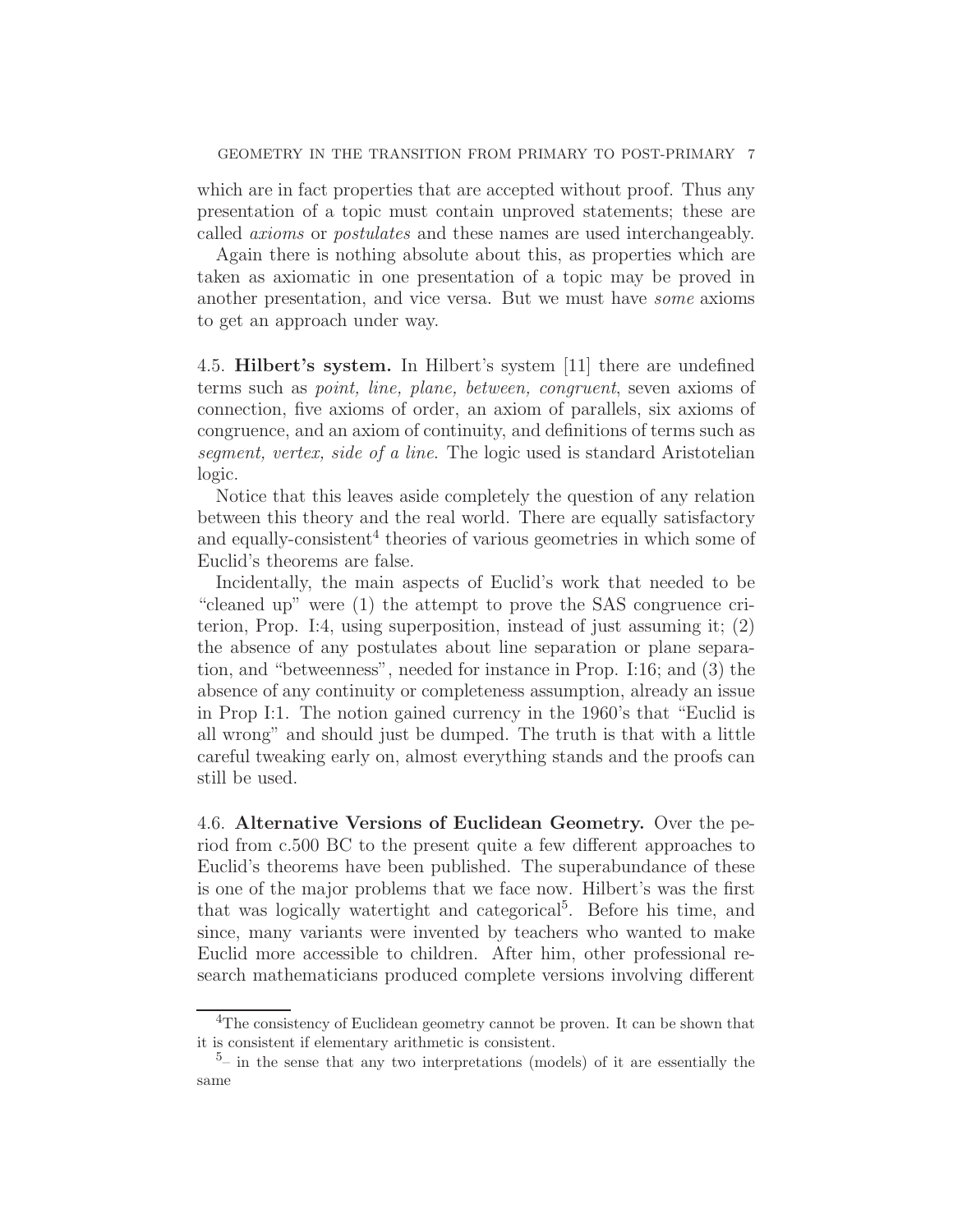undefined terms, definitions and axioms, but of course the same theorems. They were motivated by the desire to have an equivalent system with simpler axioms. For instance, Hilbert's system does not include or use the real number system, and Birkhoff [3] proposed a system that extended the theory of the real numbers by adding only four axioms and gave all of Euclidean geometry.

#### 5. Geometry for secondary school

5.1. It should be stated honestly, and faced now that a fully rigorous account of plane Euclidean geometry is too difficult for secondary school. This has been widely understood in academic circles for a very long time. In Mathematics Education circles, it was made explicit in the work of the van Hieles (cf. [5]) in the nineteen-fifties, when they identified five levels at which a person might understand geometry, ranging from level zero ("visualization") up to level four ("rigour"). The top level is only appropriate for university-level work. This does not mean that logical work in geometry is not feasible in school – the van Hiele levels appropriate for school were labelled "analysis", "informal deduction" and "formal deduction". Moreover, competence at the top level is not really needed for working with the manifold applications of geometry<sup>6</sup> .

A key point is that you cannot train someone in logical deductive thinking by using an illogical system. So what professional mathematicians urge and press for is that school geometry should be in the the context of some fully-rigorous scholarly background approach. The school version should broadly have the same sequence of topics and the same type of proofs, but leave out some very difficult parts, the latter to be guaranteed by those at a higher level who choose to immerse themselves in a study of this material.

The present situation in Ireland is that the prescribed school geometry has for its scholarly background approach the one laid out in [2]. That system, like Birkhoff's, uses the real number system, but employs a few more axioms, including Playfair's version of the parallel axiom [2, Axiom A7, p.57]. The school system is deliberately simplified, as explained in [16, pp.40-43]. As a result, the proofs are not fully watertight, relying in places on unstated "commonsense notions", and a teacher or student who notices this is encouraged to refer to [2] to satisfy themselves that the gaps can be bridged.

 ${}^{6}$  The van Hiele model has had a lot of influence. Early on, it formed the basis for a radical reform in the geometry curriculum in the Soviet Union in the nineteensixties, and it has gradually been taken on board in the USA.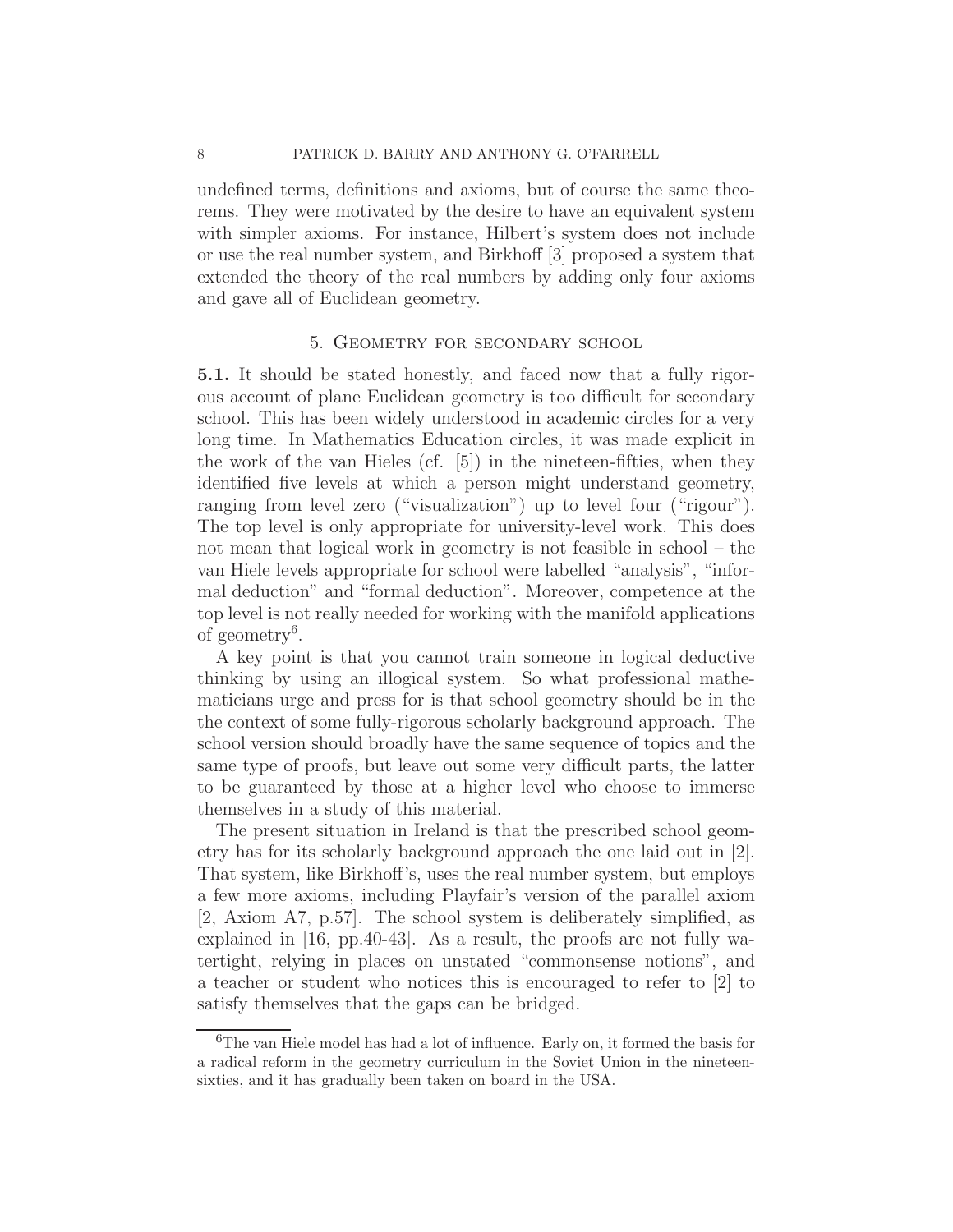An important aspect of Birkhoff-like systems is that one can treat the real number system informally (instead of formally, axiomatically) in school. This avoids explicitly mentioning the topics of continuity and completeness, which are too sophisticated for school. An important reason for basing the system on the book [2] is that there the complete scholarly treatment is fully laid out, with complete detailed proofs. A number of good alternatives are backed by complete theories for which the full proofs can be generated easily by any competent professional mathematical researcher, but are in fact only sketched in published sources.

5.2. Approaching abstraction when teaching geometry. Euclidean geometry employs abstractions. Right at the start, we have point and line, for instance.

Students have to be prepared carefully for this abstraction. The geometrical concepts must be motivated from the real world around us. Education in geometry (as in everything else) must proceed in stages, as the child's mind develops. These stages have long been recognised, and were explicitly catered for in popular textbooks such as Durrell [7]. (Clement Durell's texts were in widespread use wherever British influence acted from 1919 for over forty years.) There has to be a preliminary stage before the stage of formal logical work with the abstract ideas and it is essential that these stages not be confused with each other. The preliminary stage should not be rushed, and time allowed for the abstract concept to sink in. It is not appropriate to plunge into "Theorem 1" immediately after explaining about points.

Later, when abstract results are applied, we should make it clear that we are now assuming they apply to reality.

A point is not a real thing. It has no size. Durell [7] says that teachers should never allow points to be drawn as blobs, and instead indicated by a cross made with two very fine lines. He insists that compass punctures should be as small as possible, and straight lines be as fine as possible. This is extreme, but you see his point! There may well be students who think points are little black round things, as drawn by Geogebra, and it is a good idea to make sure that they are disabused of this before they get started on formal work.

Diagrams are vital in teaching geometry, and should always be used. It is precisely because such visual aids are there to support and guide reason that geometry is considered the best way to practise logic.

There should be considerable physical motivation to start with, and diagrams always used to provide insight, but details of motivation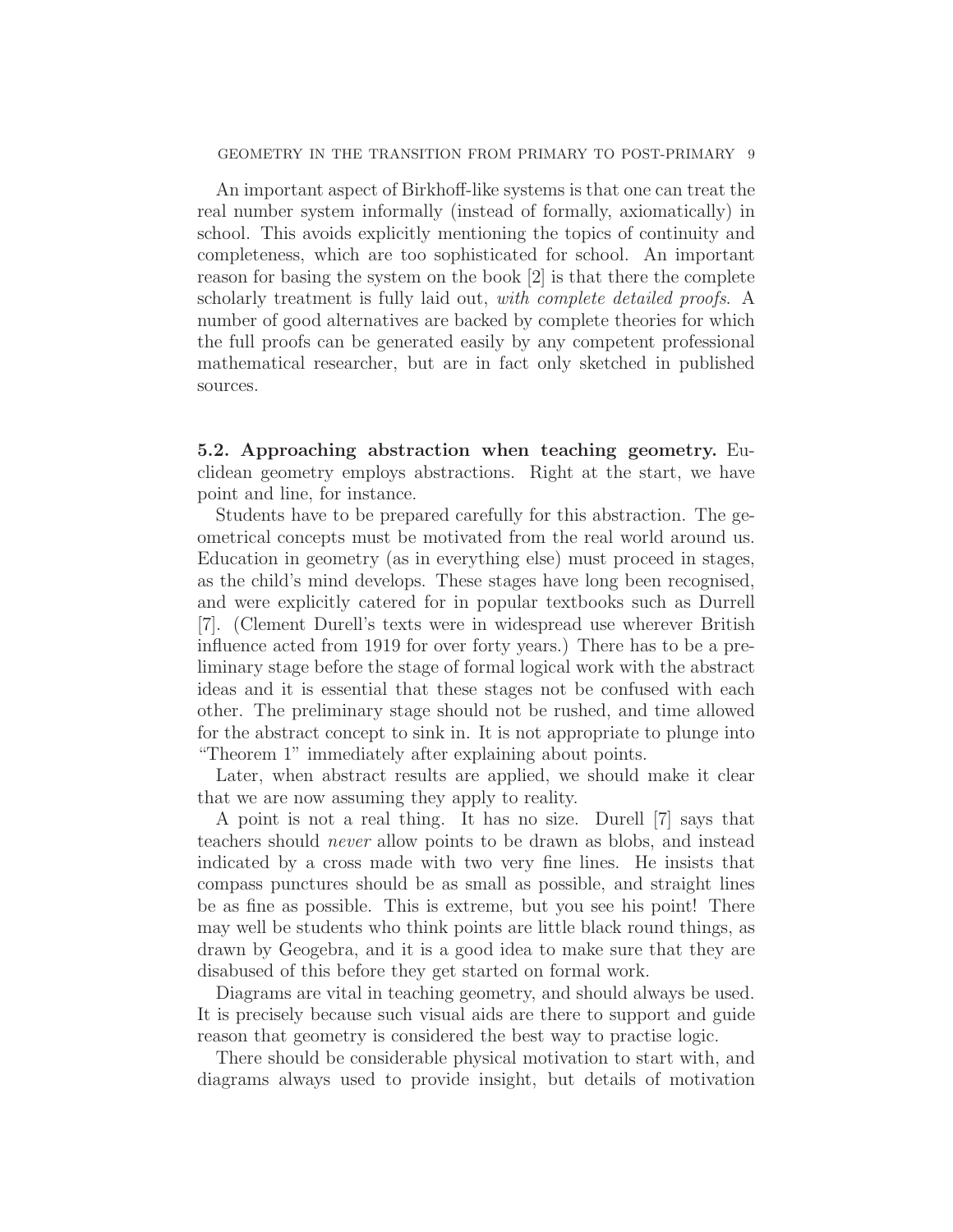should not be confused with the careful logical presentation of the mathematical model that follows later on.

Every opportunity should be taken to get students to engage with problems that they can tackle using their current understanding of geometry.

As with any mathematics teaching, one proceeds in a cycle [7, 5]: oral discussion of examples, exercises in numerical and non-numerical examples, informal proof ideas, formal proofs, exercises involving "riders", or "cuts" (extra propositions to be proven by the student – the "Propositions" given without proof in the syllabus document are intended to be used in this way, and it is expected that the assessment process will examine skill in creating such proofs), and one provides exercises graduated by difficulty, extra exercises of one kind for students who struggle, and challenging extra exercises for those pupils "who run ahead of the class". Regarding the latter, although the main focus of the school programme is on plane geometry, one should look out for applications to solid geometry.

#### 6. Lines and Non-Euclidean Geometry

The modern mathematical concept of *line* is infinite, without ends, and is straight. The English word line is derived from the Latin linea, which originally referred to flaxen thread, as is the name of the material linen, also made from flax. Similarly, in Irish we have the pair of words *line* and *linéadach*. In Greek, the word for line was γραμμή (gramme), the stroke of a pen, derived from γραφω (grapho), I write, or draw. In contrast to modern usage the Greeks spoke of a straight line (literally εὺθεῖα γραμμή, "right line") and *curved line*. Moreover, by straight lines the Greeks mainly meant what we call line-segments which would be produced (i.e. extended) as required. It is helpful to bear this in mind when reading older texts.

One motivation of a line-segment was a *linen thread held taut*<sup>7</sup>. The notion of being straight was extended to lines, as a segment was unendingly produced, and at each stage there had to be a segment which contained the starting segment. Of course a taut thread could be copied onto a wax, papyrus or wooden tablet, and tablets with straight edges could be cut from the latter. The use of compasses then enabled them to cut out shapes of triangles and various types of quadrilaterals, as well of course as circles. Nowadays we have rulers, protractors, set

 $7$ Heath[8] records the classical phrase έπ ἀχρον τεταμένη γραμμή – a line stretched to the utmost.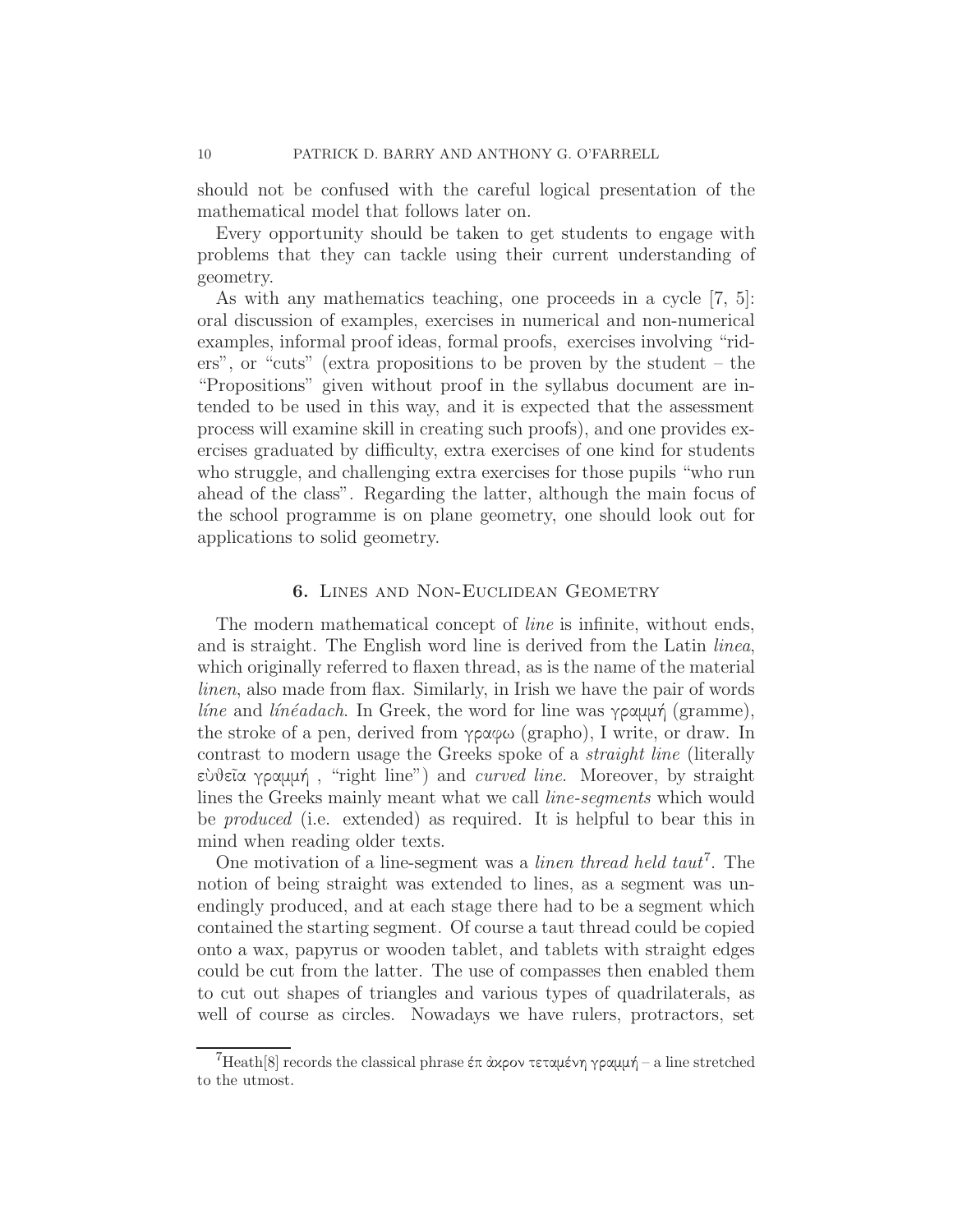squares and computer software packages to help us draw these figures and make constructions.

Euclid defined a straight line as "a line that lies evenly with the points on itself". This suggests that the concept is an abstraction of the idea of a "line of sight", or if you prefer, of a light ray, although Euclid in the Elements is careful not to refer to any physical thing, perhaps because as a good Platonist he is treating geometry as the form of space, a purer thing than space (cf. [8, pp. 165-169]).

If straight lines are the paths of light rays from an object to our eye, then we now know, from observational Astronomy, that real space is not Euclidean: there are distant objects that can be seen in two different directions ( – usually explained in terms of the theory of General Relativity as the result of "gravitational lensing"). So the most that might be true is that real space is approximately Euclidean at some length-scales and where the density of matter is low. Gauss realized that space might be non-Euclidean before most people, and checked measurements taken of the angle-sum in large terrestrial triangles (with vertices on mountain-tops in the Harz) as part of his geodetic survey of the kingdom of Hanover in the early 1820's. These measurements did not show a deviation from 180<sup>°</sup>, within experimental error. In certain non-Euclidean geometries ("hyperbolic") the angle-sum is always less than 180°, and the defect grows larger and larger as the triangle gets larger – in extremely large triangles the sum may be arbitrarily small! The defect is small in small triangles<sup>8</sup>. It may be that if we could measure the angles in a triangle with vertices in three different galaxies ( – hard to see how to do this without visiting them), we would find it substantially less than 180°. We don't know. So we are not justified in instructing our students to "discover that the angle-sum is  $180°$ ". They can and should discover that it appears to be very close to this, but that is all. In a class of students, measuring hand-drawn triangles to half a degree, one might expect a range of measurements clustering around 180◦ , and that is fine.

The proof of the angle-sum theorem, Euclid I:32, [16, Theorem 4], just shows that if you accept the Axioms, then the theorem holds. It is probably not advisable to disturb the faith of the young, but it is as well for teachers to understand this. It hinges on the Axiom of Parallels, and it is amusing to list some of the alternative assumptions that could be used instead (along with the other axioms<sup>9</sup>), and that

<sup>&</sup>lt;sup>8</sup>In other non-Euclidean geometries ("elliptic", or "spherical") the angle-sum is consistently greater than 180◦

 $9$ – strictly, the other axioms of "neutral geometry" [10]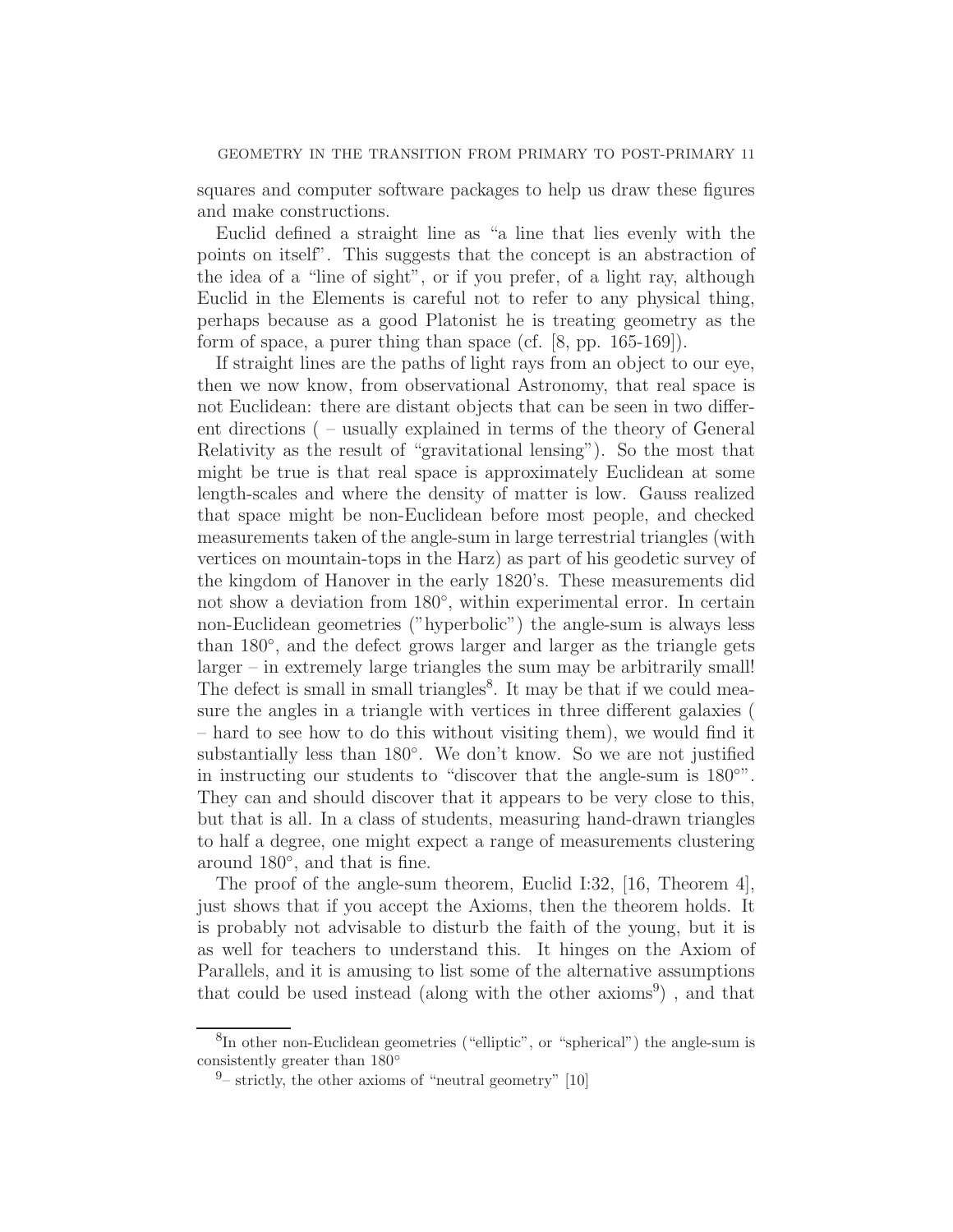are false if it fails (the names in brackets after each are associated with them):

- There are two similar (equiangular) triangles in which each side of one is twice the corresponding side of the other (Wallis, 1663)
- There is at least one rectangle (Saccheri, 1773; Omar Khayyam, 11th Century).
- There is a triangle having area as great as you please (Gauss, 1799).
- A line perpendicular to the bisector of an acute angle at a point inside the angle must meet both arms of the angle.
- A line that cuts one of two parallel lines must cut the other (Proclus, 5th Century AD).

An internet search for the parallel postulate will throw up many more such oddities. The fact that there are so many very plausible statements that imply the Parallel Postulate explains why so many eminent mathematicians were deceived into thinking they had proved it without assuming anything<sup>10</sup>.

This explains why there is no such thing as a "physical proof" of a mathematical theorem, and why no theorem is "visually obvious". Any attempt to deduce a mathematical fact from a real-world observation involves a logical gap: the implicit assumption that some mathematical theory accurately reflects some physical reality. If such an assumption is made explicit, it becomes a scientific hypothesis, and can only be disproved by observation, never confirmed [18].

It does not seem to be widely appreciated that, from the logical point of view, the abstract results are also needed in order to lay a firm ground for trigonometry and for coordinate geometry. If the parallel postulate

 $10<sup>10</sup>$ Courses in non-Euclidean geometry are quite usual in the preparation of mathematics teachers these days. To quote Wolfe [21]: "For teachers and prospective teachers of geometry in the secondary schools the study of Non-Euclidean Geometry is invaluable. Without it there is strong likelihood that they will not understand the real nature of the subject they are teaching and the import of its applications to the interpretation of physical space." He in turn quotes Chrystal, who published a small book about what he called pan-geometry in 1880, aimed at teachers. He wrote: "It will not be supposed that I advocate the introduction of pan-geometry as a school subject; it is for the teacher that I advocate such a study. It is a great mistake to suppose that it is sufficient for the teacher of an elementary subject to be just ahead of his pupils. No one can be a good elementary teacher who cannot handle his subject with the grasp of a master. Geometrical insight and wealth of geometrical ideas, either natural or acquired, are essential to a good teacher of geometry; and I know of no better way of cultivating them than by studying pan-geometry."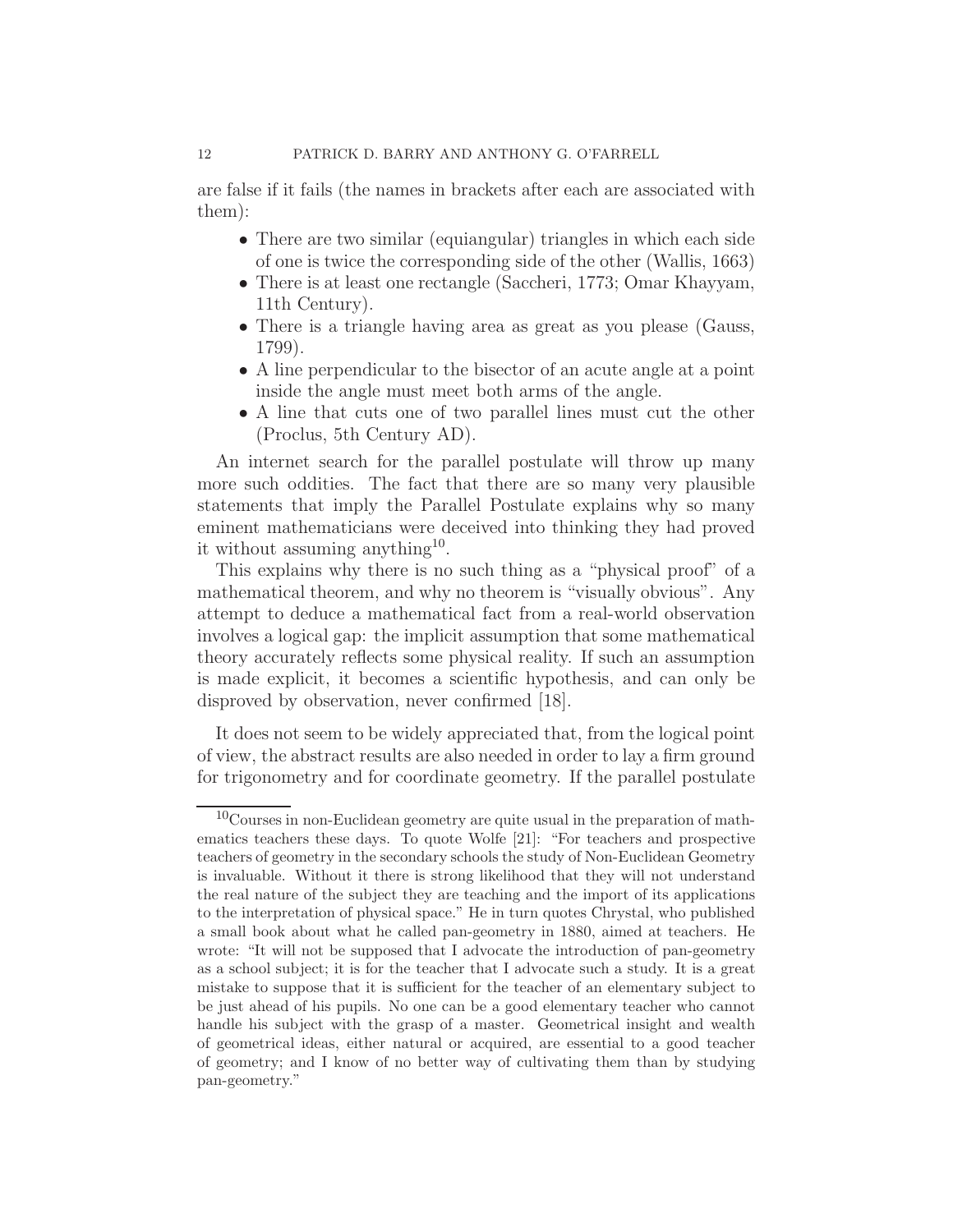fails, we have no rectangles, hence no rectangular cartesian coordinates, and triangles are not similar unless congruent, so we have no standard trigonometry. The theorems about ratios have recently been restored to the Leaving Certificate program, in part because they provide this foundation (retrospectively) for Junior Certificate trigonometry and coordinate geometry, and in part because it was considered important that senior students continue to engage with formal proofs in synthetic geometry.

There may be nothing in nature that corresponds exactly to Euclidean geometry, but it cannot be denied that it has been extraordinarily useful in practical matters for over two and a half millennia. It should also be noted that even if it does not fit exactly the shape of the real universe, Euclidean space, as an ideal mental construct invented by us, is immensely useful in other areas of pure and applied mathemat $ics<sup>11</sup>$  and will always be used. By the way, the useful software system Geogebra is a realization of this ideal mental construct. In it the angle sum is always exactly  $180^\circ!$ 

# 7. More History: a fork in the road

We now say a bit about the history of education in geometry.

7.1. Euclid's Elements had a virtual monopoly as a textbook for geometry for a very long time. A substantial splinter-group was started in France in the 16th century when Pierre de la Ramée (in Latin Petrus Ramus)(1515-1572), among his other publications, attacked the logical approach of the Elements. His views attracted considerable support in French educational circles for many generations and led to widely-held views that what is visually obvious should be accepted without proof. All this led to quite a different approach to geometry with many innovations. Some of these were reflex angles and rotations. Many of these ideas accumulated eventually to efficient new approaches to geometry, in modern times e.g to treatments based on transformations on the one hand and to vector spaces on the other. Thus there are now several possible approaches to Euclidean geometry available but, for present purposes, consideration of them should not be confined to their abstract merits but to which are the most suitable for our school students to obtain their grounding in geometry.

<sup>11</sup>Examples are the theory of equations, numerical computation, much of real and complex analysis, and even non-Euclidean geometry, which is studied using coordinates ("charts") that map pieces of the space to Euclidean space.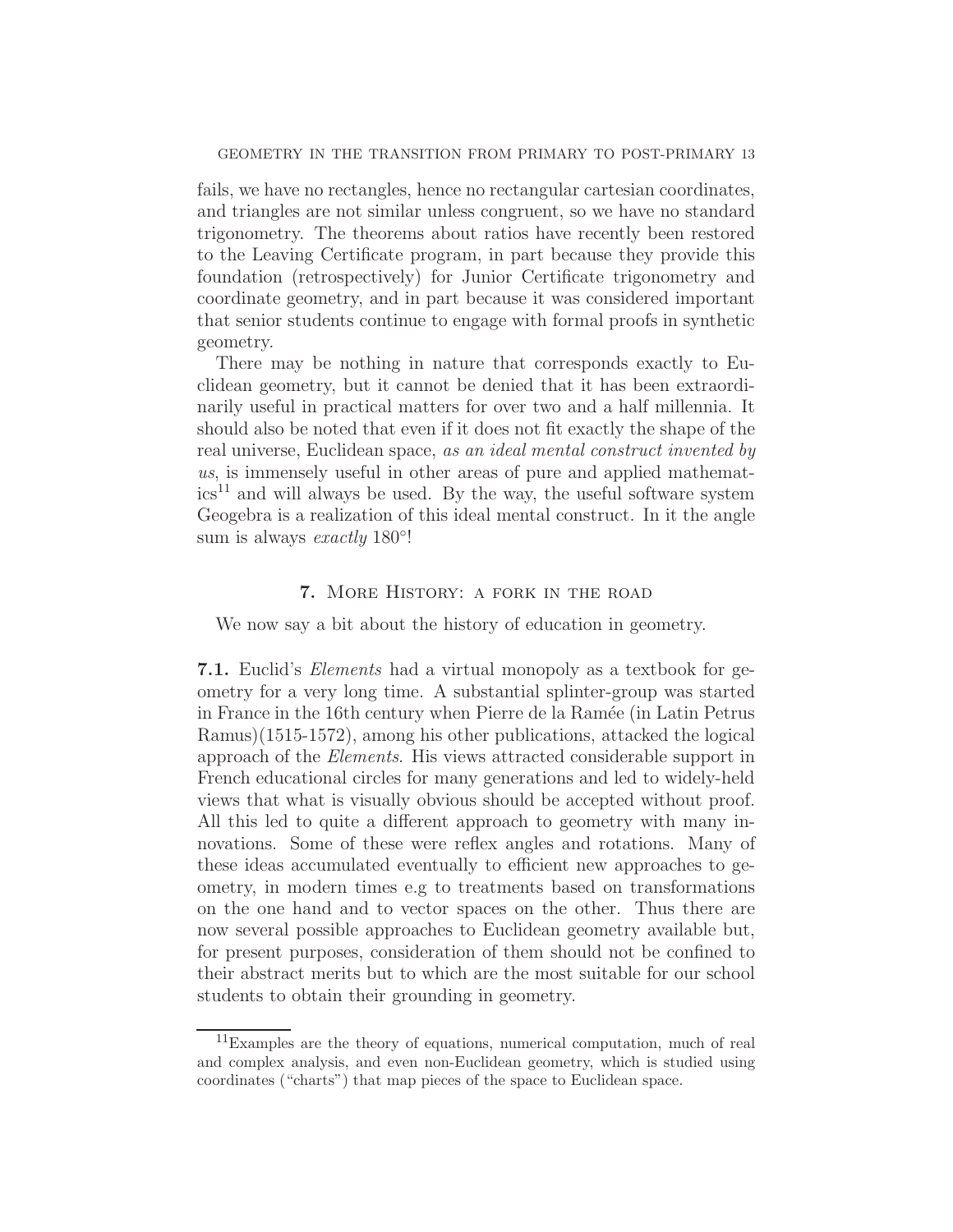7.2. The lead of France was generally followed on the continent of Europe and the notable large country standing out against this and adhering to Euclid's approach was Great Britain. There there were efforts from 1860 onwards to assimilate elements then current on the Continent. The final bulwark to modifying Euclid's Elements fell in 1903 with recommendations of the Mathematical Association, and the 'Cambridge Schedule' proposed and adopted at the University of Cambridge about that time. Subsequently in textbooks there, and used in Ireland, a variety of approaches and concepts were mingled from different strands [12, 13, 14, 17]

7.3. This intermingling leads to some severe technical problems. All the textbooks started roughly the same way, focusing on the concepts in the world about us, becoming familiar with shapes and sizes and being led to properties of classes of them. On the whole they were clinging to a bad old habit from Euclid of trying to define everything.

From what we have said above it should be clear that they should have been motivating concepts from the real world, but that in formal geometry undefined but named items are needed. From Euclid they retained the concepts of assumed axioms, or postulates.

The practical difficulty in this is that for some concepts which are obvious and readily understood visually, it is quite difficult to lay down assumed properties for them which lead to their being singled out uniquely. In the next section we deal with two concepts which are at the heart of this problem.

By the way, it is a mistake to think that our forebears were not aware of the need for undefined terms. In books written for undergraduates, as opposed to school children, they express themselves frankly on the point. When Maynooth College was set up in 1795, it was initially staffed by French clerical academics, refugees from the Revolution. Mathematical instruction was compulsory for all students, lay and clerical, and it appears that geometrical teaching was based on French models so that practice at Maynooth was in step with the continental, rather than the British norm. André Darré, first Professor of Mathematics and Natural Philosophy, and formerly of Toulouse, prepared a text in English [6] on plane and spherical geometry for use in the College. He first gives the following definitions:

> A straight line is that of which the elementary parts run in the same direction. A line is curved, the elements of which change continually their direction.

Then he says: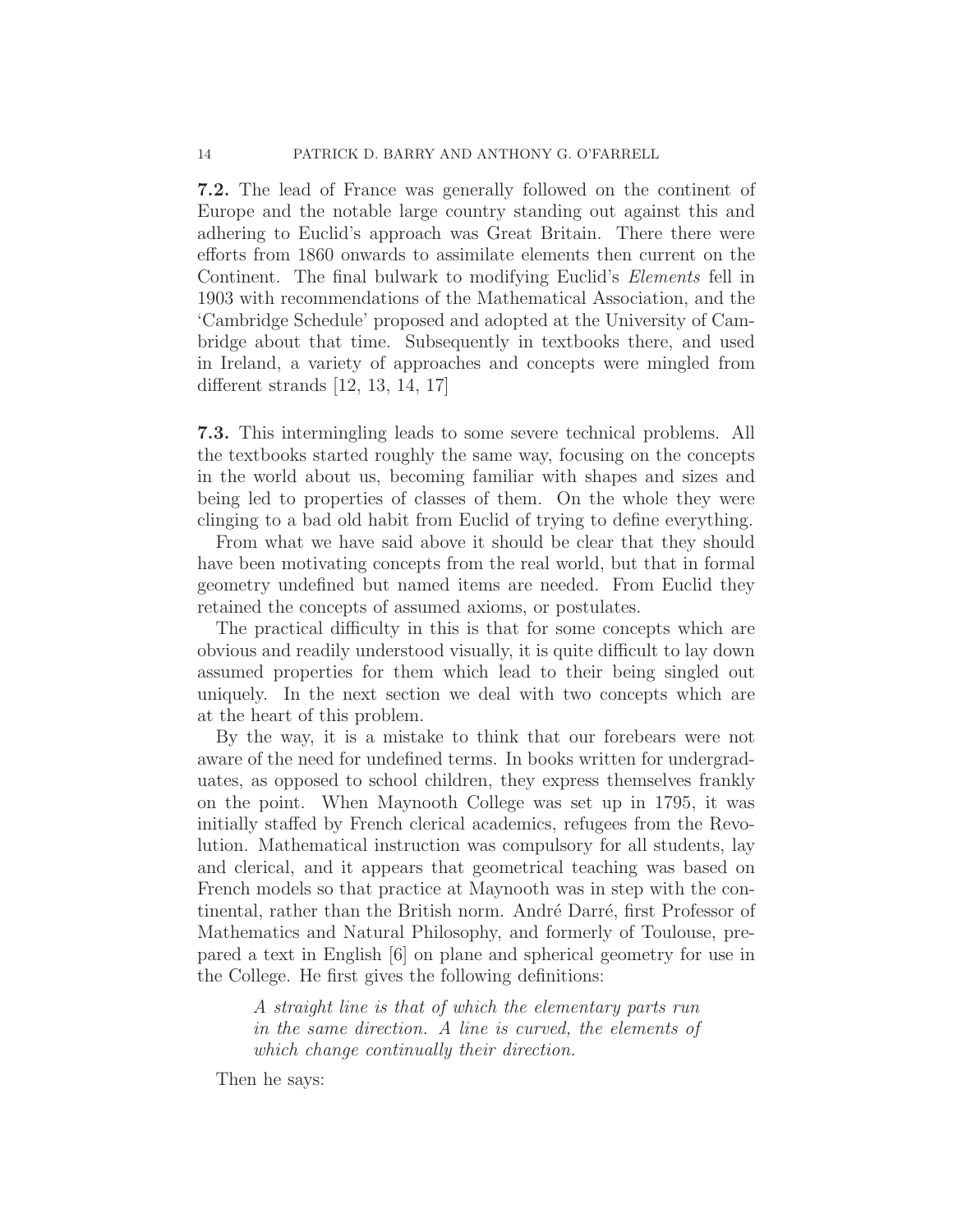Such is the most accurate notion Geometry can give of its object; and it is adequate to its object, though not perhaps a logical definition.

Sciences mostly begin by such simple ideas sufficiently clear, independently of a definition; and they are no less reasonable than self-evident.

For want of such simple notions and self-evident principles, an interminable series of definitions and demonstrations should be required; our mind could find no ground whereon to rest in analysis, or wherefrom to step in synthesis; nothing could be accurately understood, nothing rigorously demonstrated; and a full conviction never be obtained in the pursuit of sciences.

The organisation of Darré's text leaves something to be desired, even apart from the quality of his English, for which he frankly begs indulgence. He does not give explicit postulates, and his "proof" of the angle-sum theorem for triangles employs a couple of hidden assumptions and a previous result with a useless proof involving motion. Nicholas Callan later wrote what he describes as a revised and improved version of Darré's text, in which he assumes explicit Postulates including a form of the parallel postulate<sup>12</sup>. His definition of parallel<sup>13</sup> is not terribly useful, and is possibly influenced by Legendre [12], two editions of which are in the College Library. But it is clear that he broke with Darr´e and Legendre in making no attempt to do without an axiom of parallels. Also, Legendre tries to prove that all right angles are equal, instead of just assuming it. We suppose that Callan "went back to Euclid", to a large extent.

# 8. MODERN DIFFICULTIES

8.1. Orientation. Suppose that we draw a triangle and mark a small arrow-head on its boundary to indicate the sense in which we consider a moving point makes one complete circuit of the boundary. Visually it is very clear that there are two possibilities, one of which we name clockwise and the other of which we name anticlockwise. But how are we to put a definition or properties of that into our mathematical model? If you have drawn your triangle on a sheet of grease-proof paper you will see that the situation is reversed when looked at through the back of the paper, and that is one complication. We cannot put an

 $12\text{``Postulate 4: A straight line that meets one of two parallels, may be produced}$ until it meets the other."

<sup>13</sup>"having no divergency"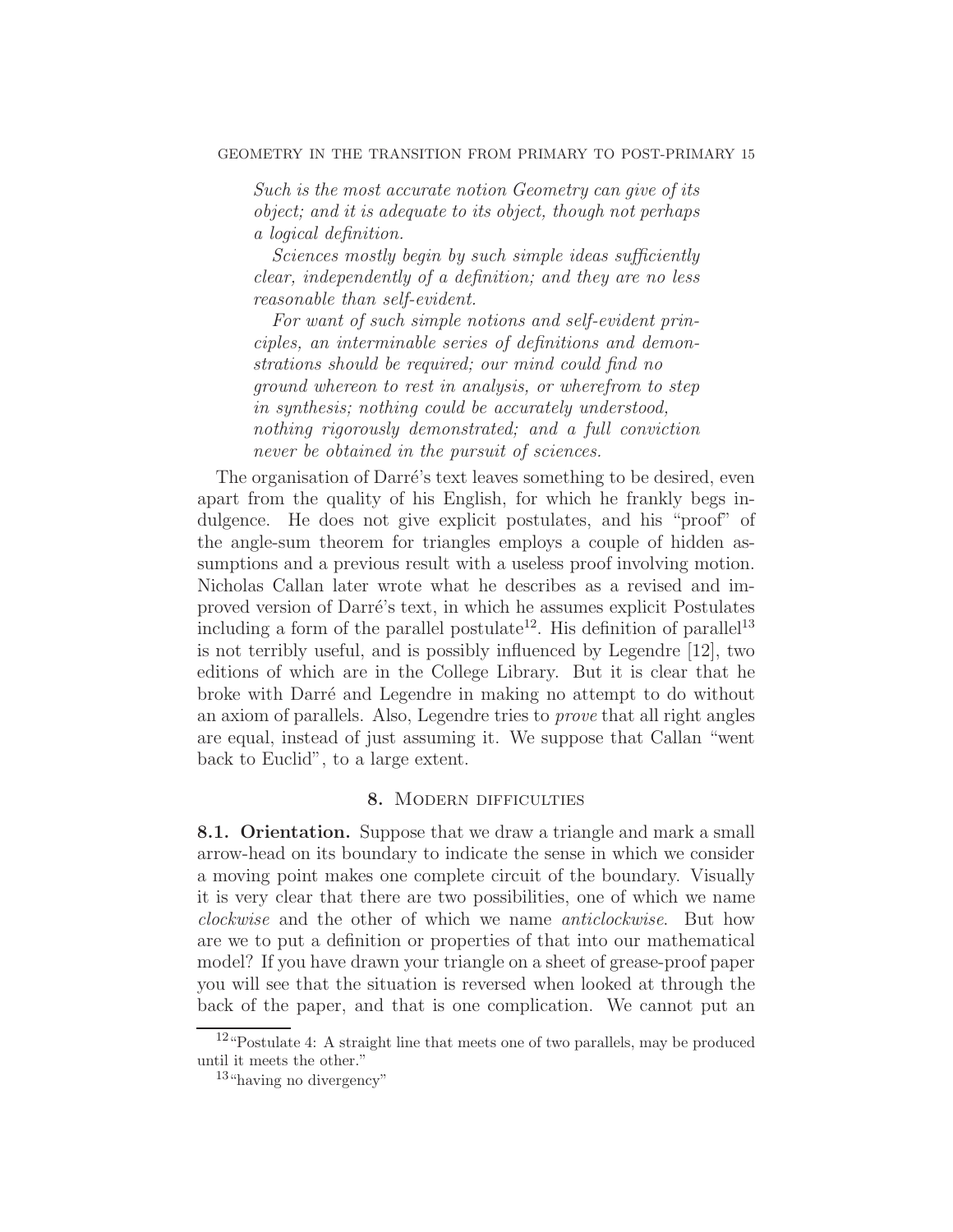arrow-head on each triangle boundary in the plane, so what can we do? Mathematicians have worked out a way to handle this problem by placing an arrow-head on one boundary and improvising a method of transferring that to the boundary of every other triangle in the plane, so that, for example, we can say what is clockwise on every boundary. This concept is named orientation of a circuit on a triangle-boundary.

8.2. Rotation. A second awkward topic is the very familiar one of a rotation in the real world, or to put it more precisely, 'rotation about a given point, through a given angle'. This involves the difficulty of orientation too. Mathematics has long had a formula for this in coordinate geometry, which uses trigonometry, but how can it be handled if it is introduced early on in pure geometry?

8.3. How should these difficulties be handled? Our position is not that these are very difficult concepts but that they should wait until it is much easier to introduce them. The concepts should be made clear visually by diagrams.

For example orientation, which is rarely dealt with formally, can easily be handled (if someone wants to do that) by using the concept of sensed or signed area in coordinate geometry.

The syllabus documents as they stand do not include a formal treatment of rotations, but do mention them. If a formal treatment were to be added within the existing framework of five strands, a rotation would be a type of function  $P \to R(P)$ . It would take points P of the plane as inputs, and give other points  $Q = R(P)$  as outputs. The relationship between the input point  $P$ , the centre of rotation  $C$ , and the output point Q would be described in terms of angles and congruence: the angles  $POQ$  would all be congruent, and  $|PC| = |QC|$ .

(A document in which a treatment of this kind is presented as material for a group project may be downloaded from either of the sites

http://www.ucc.ie/en/euclid/edu\_and\_careers/projectmaths/ or

http://archive.maths.nuim.ie/staff/aof/school.html. These sites also have a few other resources related to school geometry, which have been submitted for approval to the NCCA Project Maths coordinators.)

We note that the text-book of Hall and Stevens [14], very commonly used in Ireland in the past, contained alternative proofs by rotation of some theorems, starting as early as Theorem 1. Teachers may be familiar with these. It may seem attractive to use such proofs, however, the point of training in deductive thinking is lost if proofs can pull in extra axioms out of the blue, and there are no axioms about rotations in the present system. Formal proofs studied should remain within whatever logical framework is laid down in the syllabus, and this in its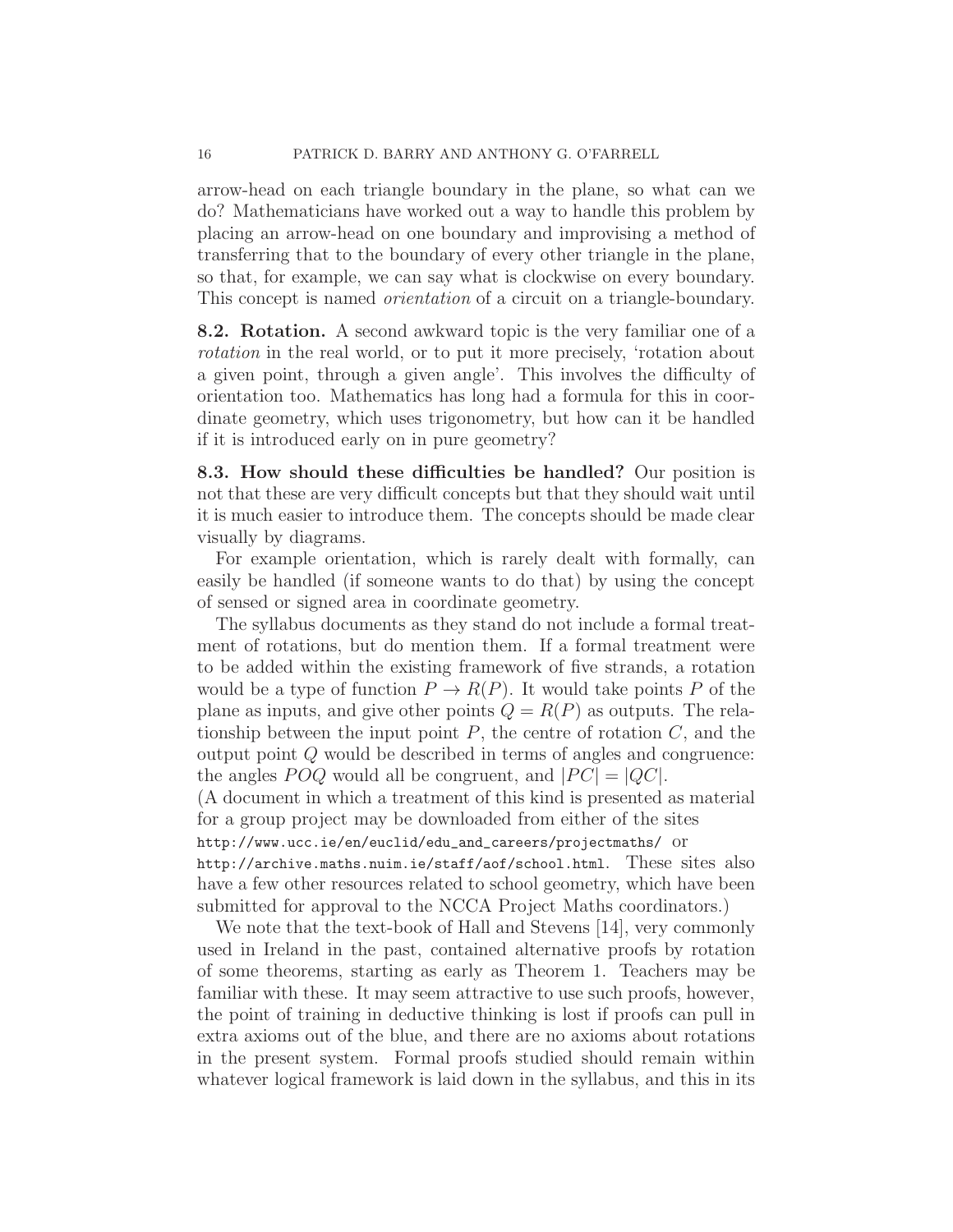turn must be based upon a scholarly back-ground published treatment which provides a context for it.

8.4. Angles and Rotations. This is not to suggest that students should not be made very familiar with the visual concepts of clockwise and anticlockwise rotations in the real world. Of course they should. According to the Primary Curriculum, students are to 'learn to recognise an angle in terms of a rotation' [19, p.75]. This is a bit ambiguous, but perhaps ok. In the formal material on geometry, angle is an undefined term, an abstraction like point and line, so the question is: how is the student to be prepared for this, in the preliminary stage? From this stage, the student will bring some intuitive idea of what an angle is.

It says in the syllabus document that to each angle is associated a unique point called its vertex, two rays starting at the vertex, called its arms, and a piece of the plane called its inside.

It is not going to work very well if the student thinks that an angle is "a rotation". This carries with it some idea of motion, and this is not helpful in studying the angles of, for example, a given triangle. So it would be better, when talking informally about rotations, to say that a rotation is something that can be described in terms of an angle, rather than saying that an angle is a rotation. An angle is a specific "static" object, with vertex, arms and inside.

There are two things: the angle, and the number of degrees in the angle (also known as the measure of the angle [2]). One is a geometrical object, the other is a real number. These can be confused. We suggest that it is a good idea, in the preliminary informal work, to draw various angles, point out the vertex, arms, inside of each, and say that the number of degrees tells us "how big the opening is", "how rapidly the arms diverge", "how much we have to rotate one arm about the vertex, in order to reach the other arm", "the amount of turning involved, if we first face along one arm, and then turn and face along the other", and go onto discuss how much of a circle about the vertex is inside the angle, the concepts of degree (and radian, if desired) and the use of the protractor.

Note. The references below include some old books, long out of print and probably not accessible to most teachers. Happily, most such outof-copyright books may now be accessed and read online, thanks to the Google books initiative and other archiving efforts such as archive.org. We recommend that teachers, when time allows, take advantage of these resources.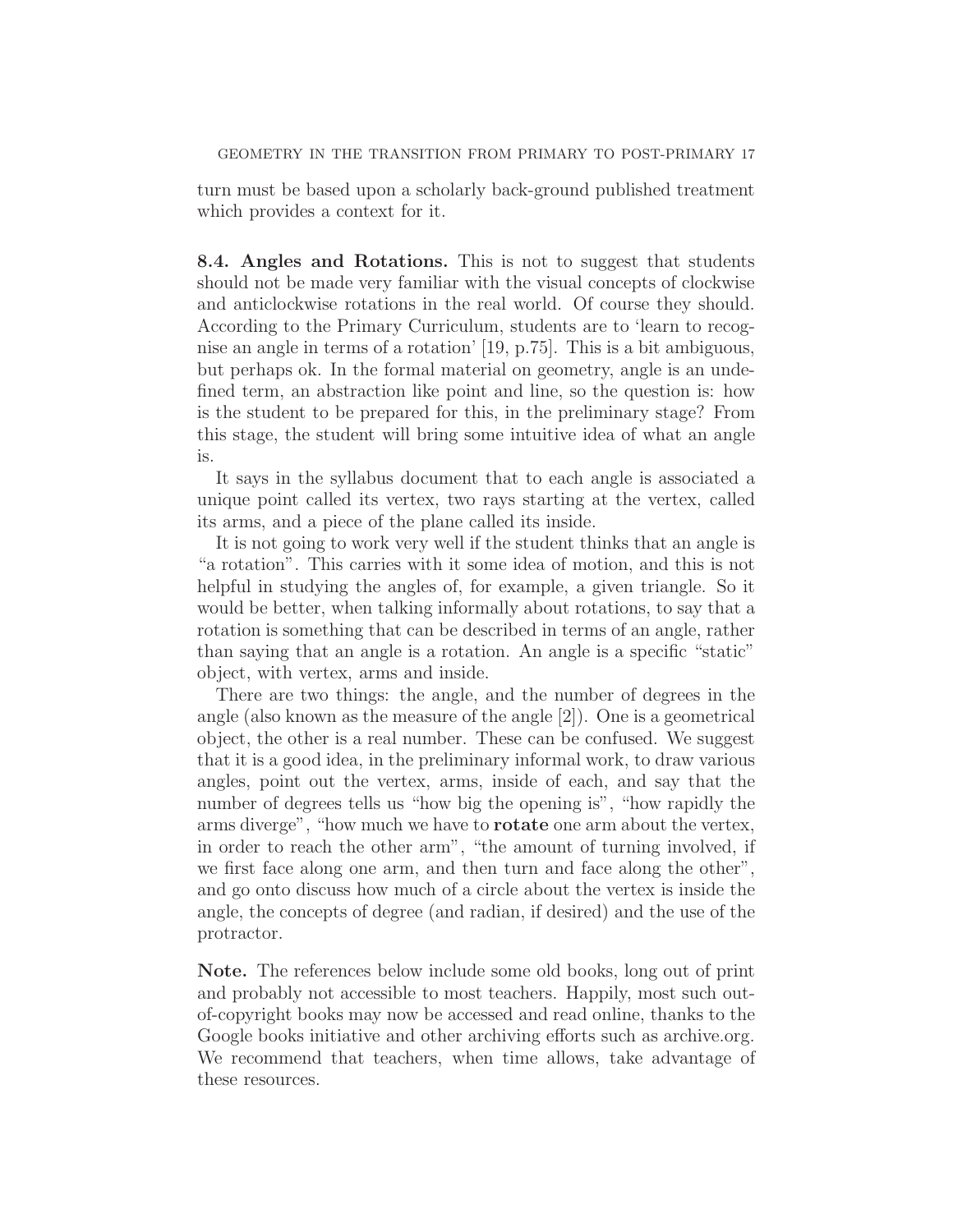#### **REFERENCES**

- [1] AMS. Annual Survey of the Mathematical Sciences. http://ams.org/ profession/data/annual-survey/docsgrtd (Accessed 8-7-2014).
- [2] P.D. Barry. Geometry with Trigonometry. Horwood. Chichester. 2001; Woodhead. Sawston, Cambridge. 2010.
- [3] G.D. Birkhoff. A Set of Postulates for Plane Geometry (Based on Scale and Protractors). Annals of Mathematics 33 (1932) 329-45.
- [4] N.J. Callan. Darré's Elements of Geometry, revised and improved. Coyne. Dublin. 1832 and 1844.
- [5] M.L. Crowley. The van Hiele model of the development of geometric thought. In Learning and Teaching Geometry, K-12, 1987 yearbook of the National Council of Teachers of Mathematics, edited by M.M. Lindquist. NCTM. Reston VA. 1987. pp 1-16.
- [6] A. Darré. Elements of geometry with both plane and spherical trigonometry, designed for the use of the students of the R.C. College, Maynooth. Fitzpatrick. Dublin. 1813.
- [7] C.V. Durell. A New Geometry for Schools. Stage A and Stage B. Bell. London 1939.
- [8] Euclid. The Thirteen Books of the Elements. Translated from the text of Heiberg with introduction and commentary by Sir Thomas L. Heath. 2nd edition, 1925. Three volumes. Reprinted by Dover. New York. 1956.
- [9] D. Gans. An Introduction to non-Euclidean Geometry. Academic Press. London. 1973.
- [10] M.J. Greenberg. Euclidean and non-Euclidean Geometries. Freeman. New York. 3rd Ed. 1994.
- [11] D. Hilbert. Foundations of Geometry. 3rd Ed. Translated by E.J. Townsend. Open Court. La Salle, Illinois. 1938.
- [12] A.M. Legendre. Éléments de Géometrie, avec additions et modifications par M.A. Blanchet. 12th Ed. Firmin Didot. Paris. 1823.
- [13] Mathematical Association. Syllabus of plane geometry, prepared by the Association for the Improvement of Geometrical teaching. Macmillan. London. 1889.
- [14] H.S. Hall and F.H. Stevens. A School Geometry, parts 1-6. Macmillan. London. 1904.
- [15] NCCA. Project Maths Bridging Framework. http://ncca.ie/en/Curriculum\_ and\_Assessment/Post-Primary\_Education/Project\_Maths/Syllabuses\_and\_ Assessment/PM\_bridging\_framework.html (Accessed 8-7-2014).
- [16] NCCA. Mathematics Syllabuses and Assessment. http://www.ncca.ie/en/ Curriculum\_and\_Assessment/Post-Primary\_Education/Project\_Maths/Syllabus/ (accessed 20-11-2013).
- [17] B. Niewenglowski and L. Gérard. Leçons de Géométrie Elémentaire. Géométrie Plane. Gauthier-Villars. Paris. 1907.
- [18] K.R. Popper. The Logic of Scientific Discovery. Hutchinson. London. 1959.
- [19] NCCA. Primary School Curriculum http://www.ncca.ie/en/Curriculum\_ and\_Assessment/Early\_Childhood\_and\_Primary\_Education/Primary\_School\_ Curriculum/Primary\_School\_Curriculum\_Documents/ (Accessed 8-7-2014).
- [20] R. Potts. Euclid's Elements of Geometry, chiefly from the text of Dr. Simson, with explanatory notes. CUP and Parker, London. 1845.